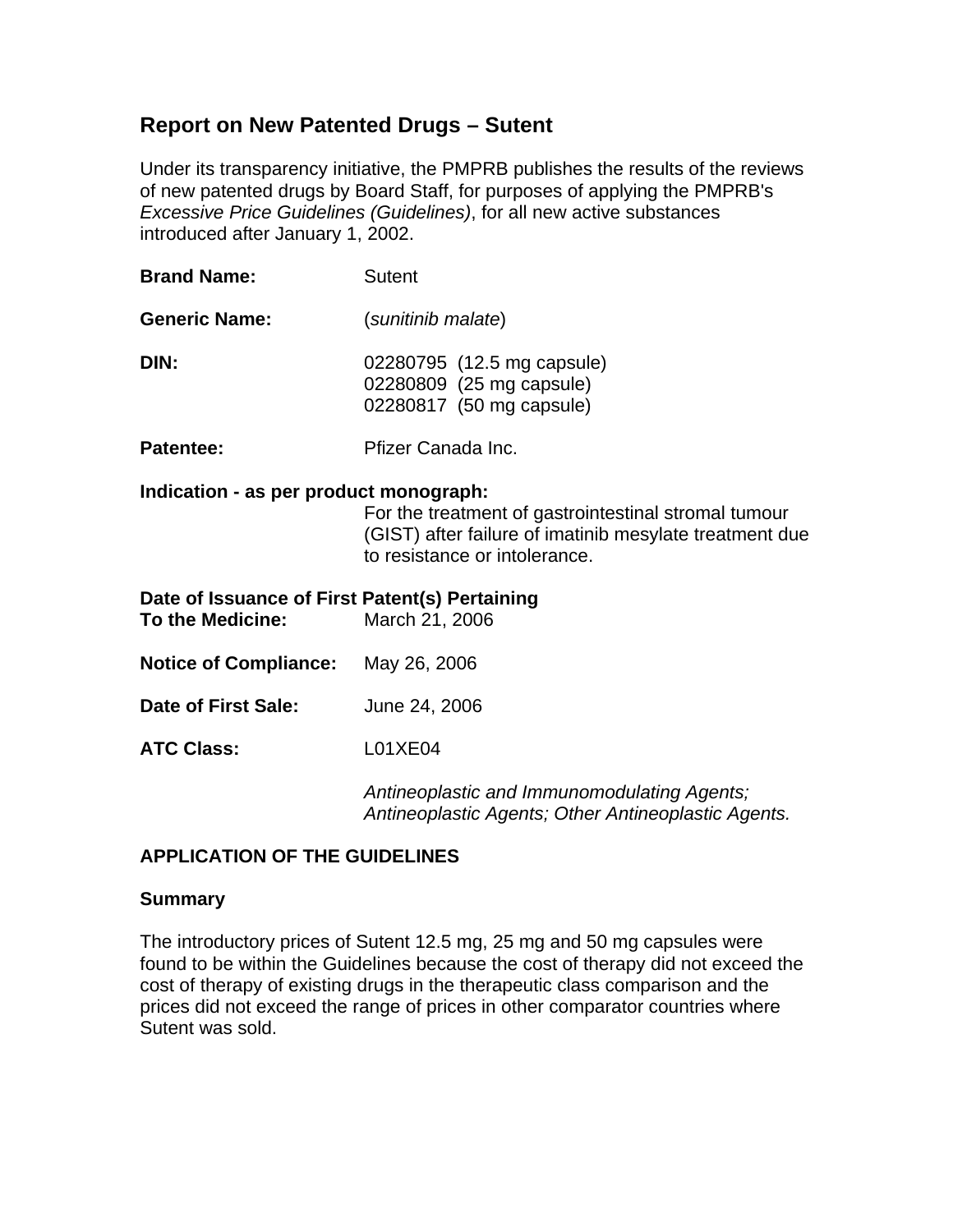#### **Scientific Review**

Sutent is a new active substance and the PMPRB's Human Drug Advisory Panel (HDAP) recommended that it be classified as a category 3 new medicine as it provides moderate, little or no therapeutic advantage in the treatment of GIST.

The Therapeutic Class Comparison (TCC) test of the Guidelines provides that the price of a category 3 new drug product cannot exceed the prices of other drugs that treat the same disease or condition. Comparators are generally selected from among existing drug products in the same 4th level of the Anatomical Therapeutic Chemical (ATC) System that are clinically equivalent in addressing the approved indication. The Guidelines provide that it may, however, be appropriate to include products from other ATC classes if they are clinically equivalent for the appropriate indication to the drug product under review. See the PMPRB's *Compendium of Guidelines, Policies and Procedures* for a more complete description of the Guidelines and the policies on TCCs.

The HDAP identified Gleevec (*imatinib*) as a comparator to Sutent 50 mg capsule as it is indicated and used for the treatment of GIST. Since the 12.5 mg and 25 mg capsules doses are used primarily for downward dose adjustments, a comparable dosage regimen cannot be defined. Therefore, the HDAP recommended that the 12.5 mg and 25 mg capsules be compared on a milligram to milligram basis with the 50 mg capsule.

The Guidelines provide that the dosage recommended for comparison purposes will normally not be higher than the maximum of the usual recommended dosage. The recommended comparable dosage regimens for Sutent and the comparator Gleevec are based on respective product monographs and comparative clinical trial data.

#### **Price Review**

Under the Guidelines, the introductory price for a new category 3 drug product will be presumed to be excessive if it exceeds the price of all of the comparable drug products in the TCC test, or if it exceeds the prices of the same medicine in the seven countries listed in the *Patented Medicines Regulations, 1994.*

The price of Sutent 50 mg capsule was within the Guidelines as the cost of treatment did not exceed the cost of treatment of the comparator medicine.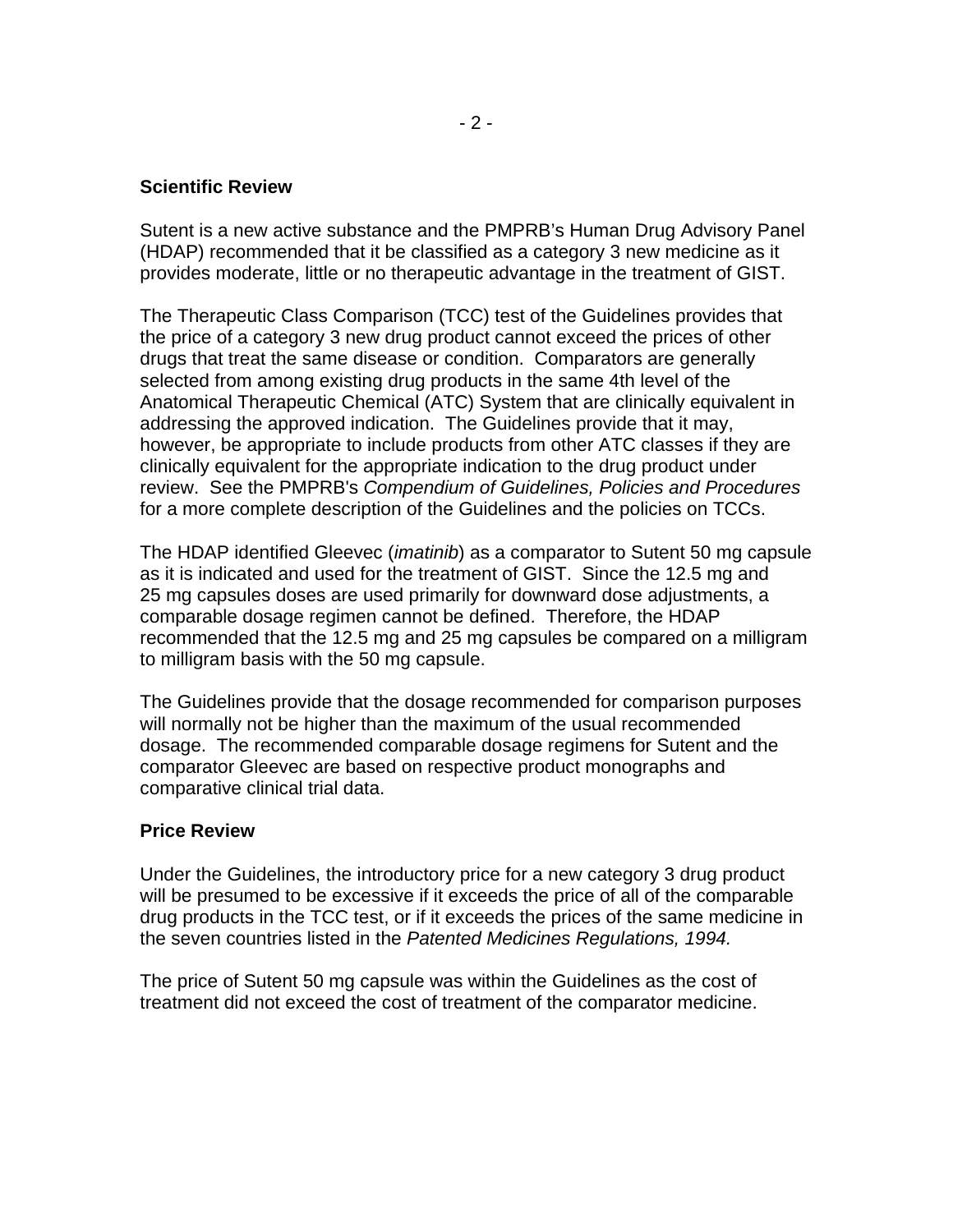|  | Introduction Period (July to December 2006) |
|--|---------------------------------------------|
|--|---------------------------------------------|

| Name    | <b>Strength</b> | Dosage Regimen<br>(6 weeks) | <b>Unit Price</b>        | <b>Cost per Treatment</b><br>(6 weeks) |
|---------|-----------------|-----------------------------|--------------------------|----------------------------------------|
| Sutent  | 50 mg capsule   | 28 capsules                 | $$248.1425$ <sup>1</sup> | \$6,947,9900                           |
| Gleevec | 400 mg tablet   | 84 tablets                  | $$102.3283^2$            | \$8,595.5772                           |

**Sources:** 

1) No publicly available price for 2006. PPS Pharma January 2007.

2) Ontario Drug Benefit Formulary, January 6, 2006

As no comparators were identified for Sutent 12.5 mg and 25 mg capsules, the prices were compared to the price of the 50 mg capsule in a Reasonable Relationship test. The prices of  $$62.0357<sup>1</sup>$  for the 12.5 mg capsule and  $$124.0711<sup>1</sup>$  for the 25 mg capsule were within the Guidelines at introduction.

In 2006, all three strengths of Sutent were being sold in France, Germany, Sweden, Switzerland, United Kingdom and the United States. In compliance with the Guidelines, the prices in Canada did not exceed the range of prices in those countries. The prices of Sutent in Canada were the lowest of those countries.

*Where comparators and dosage regimens are referred to in the Summary Reports, they have been selected by the PMPRB Staff and the HDAP for the purpose of carrying out the PMPRB's regulatory mandate, which is to review the prices of patented medicines sold in Canada to ensure that such prices are not excessive. The publication of these reports is also part of the PMPRB's commitment to make its price review process more transparent.* 

*The information contained in the PMPRB's Summary Reports should not be relied upon for any purpose other than its stated purpose and is not to be interpreted as an*  endorsement, recommendation or approval of any drug nor is it intended to be relied *upon as a substitute for seeking appropriate advice from a qualified health care practitioner.*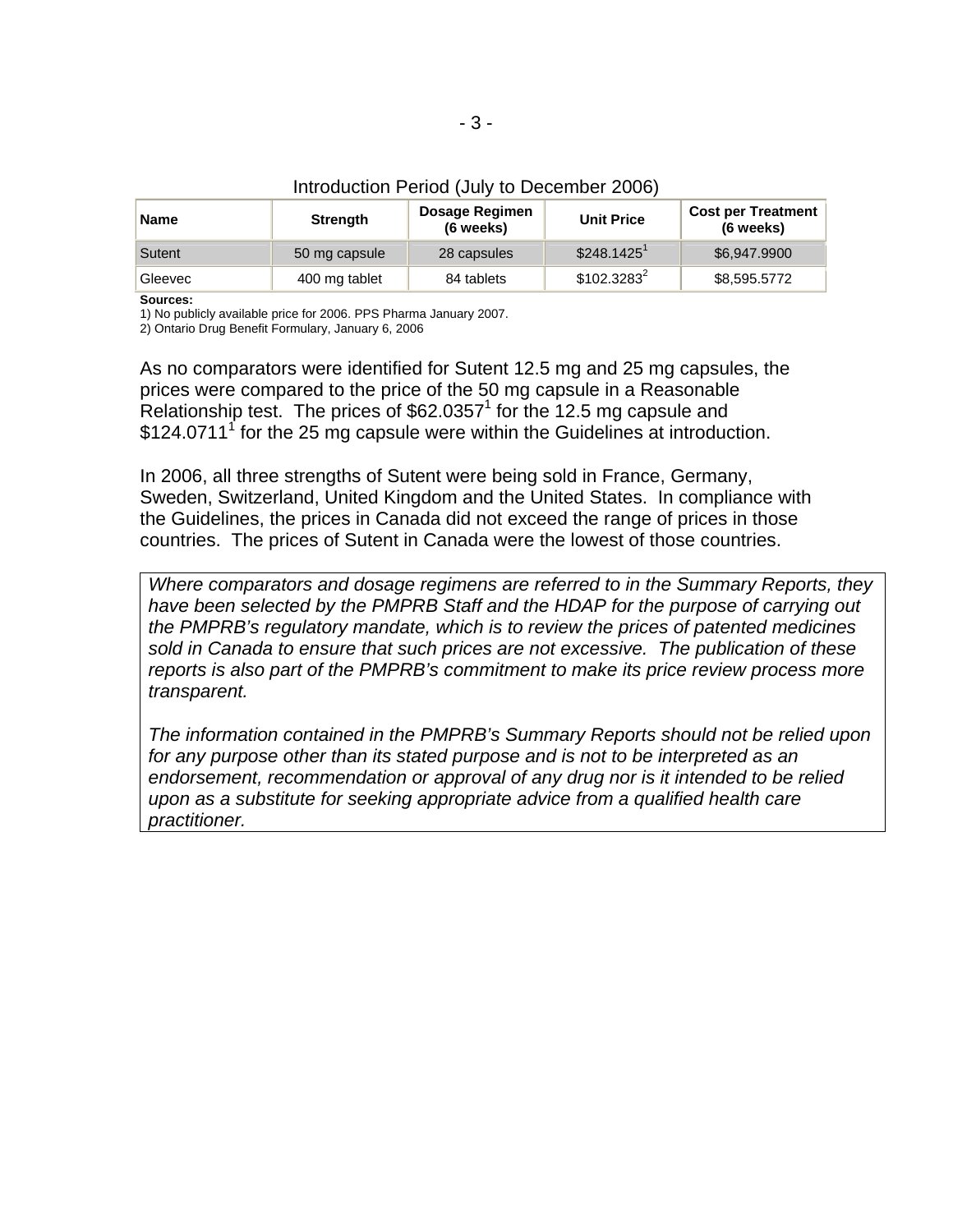- 1. Baker, D, Levien TL, editors. Sunitinib malate capsules [monograph on the Internet]. Philadelphia: Wolters Kluwer Health, Inc.; 2005.
- 2. British Columbia Cancer Agency. Cancer Management Guidelines: Musculoskeletal and Sarcoma: 6. Management. Available from: [http://www.bccancer.bc.ca/HPI/Cancer/CancerManamgementGuidelines/](http://www.bccancer.bc.ca/HPI/Cancer/CancerManamgementGuidelines/MusculoskeletalandScaroma/Management/03SpecialSurgicalConsiderations.htm#GIST) [MusculoskeletalandScaroma/Management/03SpecialSurgicalConsideratio](http://www.bccancer.bc.ca/HPI/Cancer/CancerManamgementGuidelines/MusculoskeletalandScaroma/Management/03SpecialSurgicalConsiderations.htm#GIST) [ns.htm#GIST](http://www.bccancer.bc.ca/HPI/Cancer/CancerManamgementGuidelines/MusculoskeletalandScaroma/Management/03SpecialSurgicalConsiderations.htm#GIST) (accessed 22 June 2006)
- 3. British Columbia Cancer Agency. Protocol Summary for Treatment of Advanced c-kit positive Gastrointestinal Stromal Cell Tumours (GIST's) using imatinib (Gleevec). SAAGI. Available from: http://www.bccancer.bc.ca/HPI/ChemotherapyProtocols/Sarcoma/USAAVI .htm
- 4. Blackstein ME et al. Gastrointestinal stromal tumours: consensus statement on diagnosis and treatment. Can J Gastroenterol 2006;20:157-163.
- 5. Blanke CD, Corless CL. State-of-the-art therapy for gastrointestinal stromal tumors. Cancer Invest. 2005;23(3):274-80.
- 6. Cancer Care Ontario. Imatinib Mesylate (Gleevec<sup>TM</sup>) for the Treatment of Adult Patients with Unrespectable or Metastatic Gastrointestinal Stromal Tumours: A Clinical Practice Guideline. April 6, 2006. Available from: <http://www.cancercare.on.ca/pdf/pebc11-7s.pdf>(accessed 20 June 2006)
- 7. Casali PG et al. Abstract. Journal of Clinical Oncology, 2006 ASCO Annual Meeting Proceedings Part 1. Vol 24;18S (June 20 Supplement), 2006;9513.
- 8. Demetri G, van Oosterom A, Garrett C, Blackstein M, Shah M, Verwij J, et al. Sunitinib malate (SU11248) prolongs progression-free survival and overall survival for GIST patients after failure of imatinib mesylate therapy: update of a phase III trial [abstract]. European Journal of Cancer Supplements. 2005 Oct;3(2):203. Available from: [http://ex2.excerptamedica.com/ciw-](http://ex2.excerptamedica.com/ciw-05ecco/index.cfm?fuseaction=CIS2002&hoofdnav=Abstracts&content=abs.details&what=AUTHOR&searchtext=demetri&topicselected=*&selection=ABSTRACT&gryStartRowDetail=5)[05ecco/index.cfm?fuseaction=CIS2002&hoofdnav=Abstracts&content=ab](http://ex2.excerptamedica.com/ciw-05ecco/index.cfm?fuseaction=CIS2002&hoofdnav=Abstracts&content=abs.details&what=AUTHOR&searchtext=demetri&topicselected=*&selection=ABSTRACT&gryStartRowDetail=5) [s.details&what=AUTHOR&searchtext=demetri&topicselected=\\*&selection](http://ex2.excerptamedica.com/ciw-05ecco/index.cfm?fuseaction=CIS2002&hoofdnav=Abstracts&content=abs.details&what=AUTHOR&searchtext=demetri&topicselected=*&selection=ABSTRACT&gryStartRowDetail=5) [=ABSTRACT&gryStartRowDetail=5](http://ex2.excerptamedica.com/ciw-05ecco/index.cfm?fuseaction=CIS2002&hoofdnav=Abstracts&content=abs.details&what=AUTHOR&searchtext=demetri&topicselected=*&selection=ABSTRACT&gryStartRowDetail=5)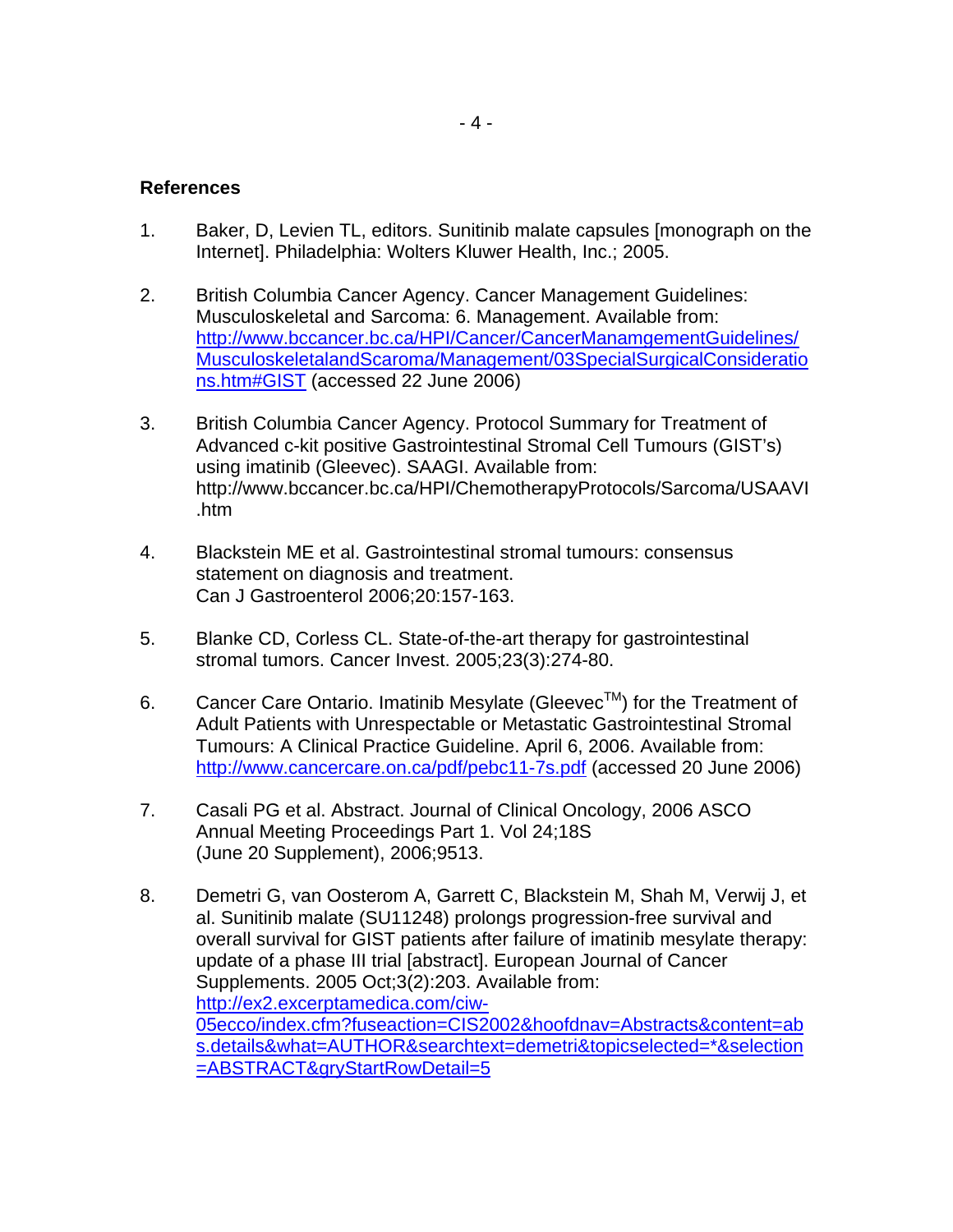- 9. Demetri GD, van Oosterom AT, Blackstein M, Garrett C, Shah M, Heinrich M, et al. Phase 3, multicenter, randomized, double-blind, placebocontrolled trial of SU11248 in patients (pts) following failure of imatinib for metastatic GIST [abstract]. Journal of Clinical Oncology, 2005 ASCO Annual Metting Proceedings. Vol 23, No. 16S, Part I of II (June 1 Supplement), 2005:4000. Available from: [http://www.asco.org/portal/site/ASCO/template.RAW/menuitem.34d60f562](http://www.asco.org/portal/site/ASCO/template.RAW/menuitem.34d60f5624ba07fd506fe310ee37a01d/?javax.portlet.tpst=0e116779df458209ada2be0aee37a01d_ws_RW&javaxportlet.prp_0e116779df458209ada2be0aee37a01d_viewID=abst_detail_rawview&javax.portlet.begCacheTok=com.vignette.cachetoken&javax.portlet.endCacheTok=com.vignette.cachetoken&index=n&confID=34&abstractID=34169) [4ba07fd506fe310ee37a01d/?javax.portlet.tpst=0e116779df458209ada2be](http://www.asco.org/portal/site/ASCO/template.RAW/menuitem.34d60f5624ba07fd506fe310ee37a01d/?javax.portlet.tpst=0e116779df458209ada2be0aee37a01d_ws_RW&javaxportlet.prp_0e116779df458209ada2be0aee37a01d_viewID=abst_detail_rawview&javax.portlet.begCacheTok=com.vignette.cachetoken&javax.portlet.endCacheTok=com.vignette.cachetoken&index=n&confID=34&abstractID=34169) 0aee37a01d ws RW&javaxportlet.prp 0e116779df458209ada2be0aee37 [a01d\\_viewID=abst\\_detail\\_rawview&javax.portlet.begCacheTok=com.vign](http://www.asco.org/portal/site/ASCO/template.RAW/menuitem.34d60f5624ba07fd506fe310ee37a01d/?javax.portlet.tpst=0e116779df458209ada2be0aee37a01d_ws_RW&javaxportlet.prp_0e116779df458209ada2be0aee37a01d_viewID=abst_detail_rawview&javax.portlet.begCacheTok=com.vignette.cachetoken&javax.portlet.endCacheTok=com.vignette.cachetoken&index=n&confID=34&abstractID=34169) [ette.cachetoken&javax.portlet.endCacheTok=com.vignette.cachetoken&in](http://www.asco.org/portal/site/ASCO/template.RAW/menuitem.34d60f5624ba07fd506fe310ee37a01d/?javax.portlet.tpst=0e116779df458209ada2be0aee37a01d_ws_RW&javaxportlet.prp_0e116779df458209ada2be0aee37a01d_viewID=abst_detail_rawview&javax.portlet.begCacheTok=com.vignette.cachetoken&javax.portlet.endCacheTok=com.vignette.cachetoken&index=n&confID=34&abstractID=34169) [dex=n&confID=34&abstractID=34169](http://www.asco.org/portal/site/ASCO/template.RAW/menuitem.34d60f5624ba07fd506fe310ee37a01d/?javax.portlet.tpst=0e116779df458209ada2be0aee37a01d_ws_RW&javaxportlet.prp_0e116779df458209ada2be0aee37a01d_viewID=abst_detail_rawview&javax.portlet.begCacheTok=com.vignette.cachetoken&javax.portlet.endCacheTok=com.vignette.cachetoken&index=n&confID=34&abstractID=34169)
- 10. Faivre S et al. Safety, pharmacokinetic, and antitumor activity of SU11248, a novel oral multitarget tyrosine kinase inhibitor, in patients with cancer. J Clin Oncol 2006;24:1-11.
- 11. George S, Casali PG, Blay J, Le Cescne A, Tyler AR, Guigley MT, et al. Phase II study of sunitinib abministered in a continuous daily dosing regimen in patients (pts) with advanced GIST. Journal of Clinical Oncology, 2006 ASCO Annual Metting Proceedings Part I. Vol 24, No. 18S (June 20 Supplement), 2006:9532. Available from: [http://www.asco.org/portal/site/ASCO/menuitem.34d60f5624ba07fd506fe3](http://www.asco.org/portal/site/ASCO/menuitem.34d60f5624ba07fd506fe310ee37a01d?vgnextoid=76f8201eb61a7010VgnVCM100000ed730ad1RCRD&vmview=abst_detail_view&confID=40&index=y&abstractID=33566) [10ee37a01d?vgnextoid=76f8201eb61a7010VgnVCM100000ed730ad1RC](http://www.asco.org/portal/site/ASCO/menuitem.34d60f5624ba07fd506fe310ee37a01d?vgnextoid=76f8201eb61a7010VgnVCM100000ed730ad1RCRD&vmview=abst_detail_view&confID=40&index=y&abstractID=33566) [RD&vmview=abst\\_detail\\_view&confID=40&index=y&abstractID=33566](http://www.asco.org/portal/site/ASCO/menuitem.34d60f5624ba07fd506fe310ee37a01d?vgnextoid=76f8201eb61a7010VgnVCM100000ed730ad1RCRD&vmview=abst_detail_view&confID=40&index=y&abstractID=33566)
- 12. Gleevec (*imatinib mesylate*). Criteria for reimbursement. Conseil du medicament du Quebec.
- 13. Health Canada. Drug Product Database [database on the Internet; cited 25 June 2006]. Available from:<http://www.hc-sc.gc.ca/hpd/drugs-dpd/>
- 14. Health Canada. Notice of Compliance Search [database on the Internet; cited 13 June 2006]. Available from:<http://www.nocdatabase.ca/>
- 15. Maki RG, Fletcher JA, Heinrich MC, Morgan JA, George S, Desai J, et al. Results from a continuation trial of SU11248 in patients (pts) with imatinib (IM)-resistant gastrointestinal stromal tumor (GIST). Abstract. Journal of Clinical Oncology, 2005 ASCO Annual Meeting Proceedings. Vol 23, No. 16S, Part I of II (June 1 Supplement), 2005:9011. Available from: [http://www.asco.com/portal/site/ASCO/menuitem.34d60f5624ba07fd506fe](http://www.asco.com/portal/site/ASCO/menuitem.34d60f5624ba07fd506fe310ee37a01d?vgnextoid=76f8201eb61a7010VgnVCM100000ed730ad1RCRD&vmview=abst_detail_view&confID=34&abstractID=34125) [310ee37a01d?vgnextoid=76f8201eb61a7010VgnVCM100000ed730ad1R](http://www.asco.com/portal/site/ASCO/menuitem.34d60f5624ba07fd506fe310ee37a01d?vgnextoid=76f8201eb61a7010VgnVCM100000ed730ad1RCRD&vmview=abst_detail_view&confID=34&abstractID=34125) [CRD&vmview=abst\\_detail\\_view&confID=34&abstractID=34125](http://www.asco.com/portal/site/ASCO/menuitem.34d60f5624ba07fd506fe310ee37a01d?vgnextoid=76f8201eb61a7010VgnVCM100000ed730ad1RCRD&vmview=abst_detail_view&confID=34&abstractID=34125)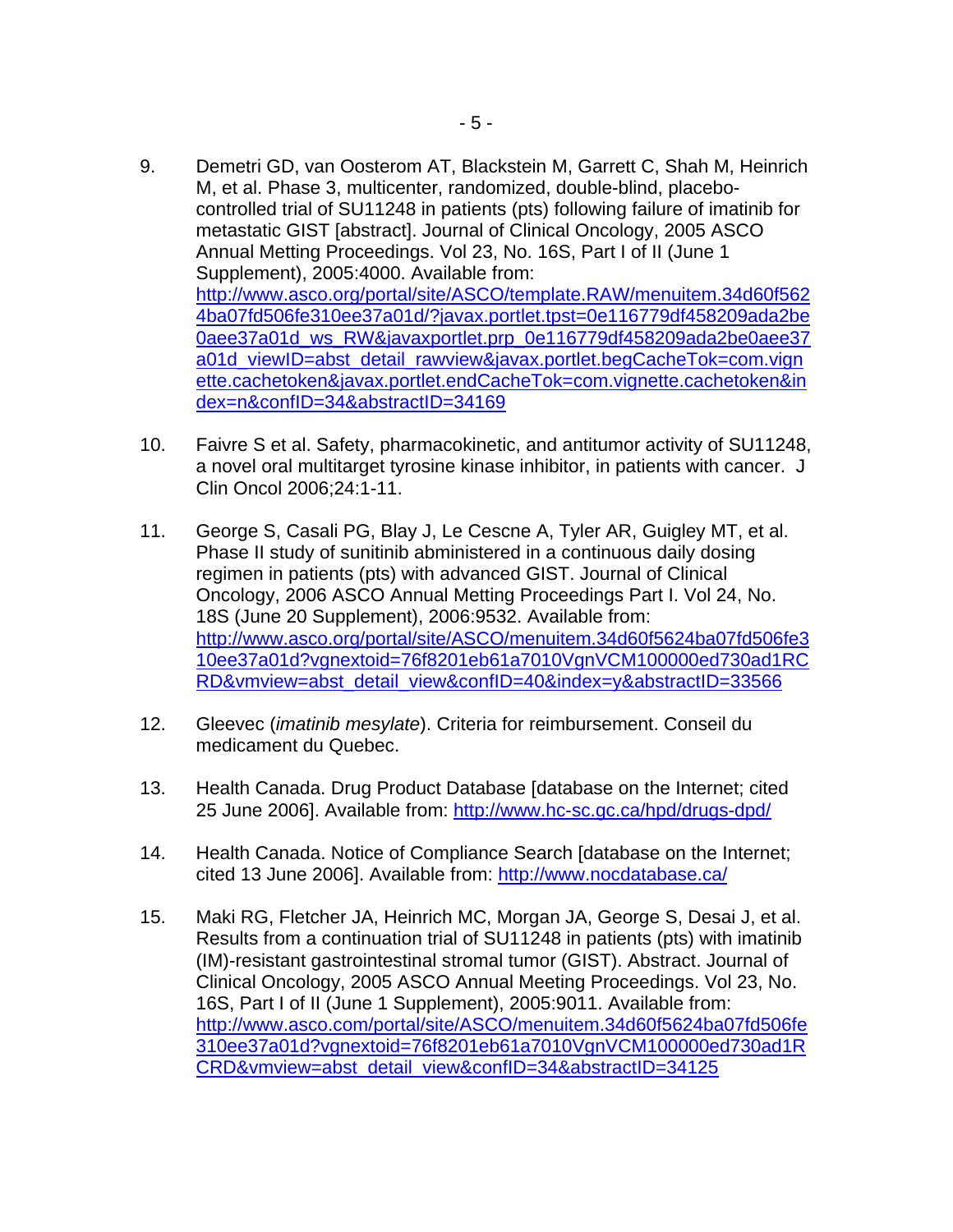- 16. National Comprehensive Cancer Network [homepage on the Internet]. Clinical practice guidelines in oncology: soft tissue sarcoma = v.2.2006. Available from: [http://www.nccn.org/professionals/physician\\_gls/PDF/sarcoma.pdf](http://www.nccn.org/professionals/physician_gls/PDF/sarcoma.pdf) (accessed 23 June 2006)
- 17. National Institute for Health and Clinical Excellence. Imatinib for the treatment of unresectable and/or metastatic gastrointestinal stromal tumours. Technology Appraisal 86, October 2004. Available from: <http://www.nice.org.uk/download.aspx?o=TA086guidance> (accessed 20 June 2006)
- 18. Novartis Pharmaceuticals Canada Inc. Gleevec Product Monograph. Dorval, Quebec. Date of revision: June 16, 2006. Available from: [http://www.ca.novartis.com/downloads/en/products/gleevec\\_scrip\\_e.pdf](http://www.ca.novartis.com/downloads/en/products/gleevec_scrip_e.pdf)
- 19. Pfizer Canada Inc. Sutent Product Monograph. Kirkland, Quebec. May 26, 2006.
- 20. Raut CP, Posner M, Desai J, Morgan JA, George S, Zahrieh D, et al. Surgical management of advanced gastrointestinal stromal tumours after treatment with targeted systemic therapy using kinase inhibitors. J Clin Oncol. 2006 May 20;24(15):2325-31.
- 21. Sanborn RE, Blanke CD. Gastrointestinal stromal tumors and the evolution of targeted therapy [abstract]. Clin Adv Hematol Oncol. 2005 Aug;3(8):647-57. Available from: [http://www.ncbi.nlm.nih.gov/entrez/query.fcgi?orig\\_db=PubMed&deb=Pub](http://www.ncbi.nlm.nih.gov/entrez/query.fcgi?orig_db=PubMed&deb=PubMed&cmd=Search&term=%22Clinical) [Med&cmd=Search&term=%22Clinical+](http://www.ncbi.nlm.nih.gov/entrez/query.fcgi?orig_db=PubMed&deb=PubMed&cmd=Search&term=%22Clinical)advances +in+hematology+%26+oncology+:++H%26O%22[Jour]+AND+647[page]+ AND+2005[pdat]
- 22. Sarcoma Foundation of America [homepage on the Internet]. Maryland: The Foundation; c2004-2005. Sarcoma Subtype Information: Sarcoma – Cancer of the Connective Tissues. Available from: <http://www.curesarcoma.org/subtypes.htm> (accessed 19 June 2006)
- 23. Shinomura Y, Kinoshita K, Tsutsui S, Hirota S. Pathophysiology, diagnosis, and treatment of gastrointestinal stromal tumours. J Gastroenterol. 2005 Aug;40(8):775-80.
- 24. Susman E. New drug increases survival in stomach cancer. Available from: http://oncology.thelancet/com\_Vol\_7\_April\_2006-07-11.